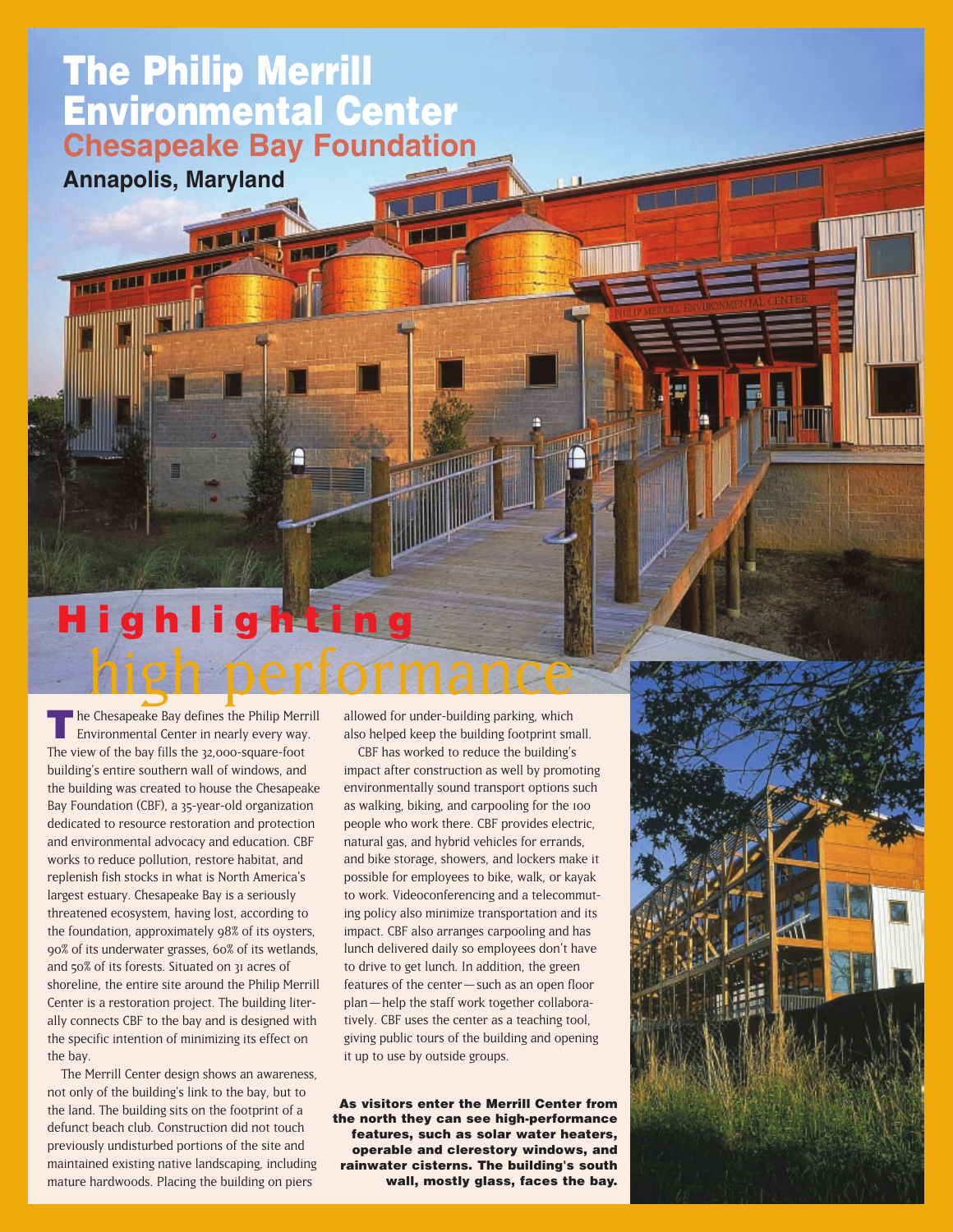Chesapeake **Bay** 

hardwoods

Pervious gravel parking surfaces

**Outgoing** varm water<br>(summer)

**Structurally insulated panels (SIPs)** form the building envelope, using less wood than conventional framing and resulting in a higher R-value. A SIP consists of foam core 4 to 8 inches thick with faces consisting of oriented strand board (OSB).

## **High-performance features help the Chesapeake Bay Foundation save the bay.**

Renewable energy sources provide approximately 30% of the building's energy load. **Solar hot water heating** provides all the domestic hot water for the building, saving approximately 120 kilowatt-hours (kWh) of electricity per day. A 4 kWh photovoltaic system helps offset a portion of the building's electrical load.

#### **Energy**

Mature native The Merrill Center uses a **ground source heat pump system** for heating and cooling. Forty-eight wells, each 300 feet deep, use the earth's constant temperature as a heat sink in the summer and a heat source in the winter. A desiccant dehumidifier and a heat recovery wheel on the

> water (the composting mister uses 1 gallon of water per day for the entire system). They also reduce the load on sewage treatment plants and keep nutrients out of the bay because waste does not leave the site. CBF recycles the compost as fertilizer for the native landscaping on site.



heat pump's ventilation system also save energy. A glazed wall of windows on the south contributes daylight and passive solar

> heating. Light sensors automatically dim lights when **daylighting** is strong. The build-

Photovoltaic panels (across south side of building) Recycled wood beams Slickly designed Swedish **composting toilets** reduce water use in the building, which is less than 90% of a typical office building this size. A **rainwater catchment system** captures water, also reducing the need to draw from wells. The shed roof, covered in galvanized metal, allows for a single rain gutter, which drains the water through filters and into cisterns. Since only residential taps were available for the area's water system, installing cisterns avoided a massive city infrastructure upgrade. A sand filter treats the rainwater and CBF employees use it for washing their gear and hands and for mop sinks, laundry, irrigation, and fire suppression.

#### **A Simple, Healthy Design**

were produced within 300 miles of the construction site.

Simple, natural approaches to building often result in the healthiest and the most efficient processes and designs. The **shed roof** of the Philip Merrill Center is a traditional indigenous form of architecture, historically visible along the shoreline of the Chesapeake Bay. The shed roof is particularly efficient for this building because it allows for easy collection of rainwater and encourages an open interior design, both important components of this office space. Natural light, views, and fresh bay air are never far from any desk or meeting room. Building occupants use **operable windows** for natural ventilation. Sensors keep track of outdoor temperatures and humidity and automatically shut down air conditioning and open motor-operated windows. Sensors also switch on indicator signs throughout the building when conditions favor open windows. As the bay's breezes cool the building, it relies less on air conditioning.



#### **Water**

Parking is underneath the building, and a relatively small area designed to meet occupancy and covered by a permeable surface is used for outside parking. Storm water passes through a **bioretention storm water treatment system** in the form of manmade wetlands to filter water and treat oils before the water enters the bay or the adjacent Black Walnut Creek. Drought-tolerant **native plants** minimize irrigation, and mowing meadow and grasslands only once a year reduces fuel use and pollution on site.



Recycled materials in the building include galvanized steel siding, galvanized roofing, and medium density fiberboard. **Parallel strand lumber**, made from scrap wood that is normally wasted, was used for posts, beams, and trusses. The sun louvers are made of salvaged pickle barrel staves. Reused broken concrete from the previous structure covers the road beds. A majority of materials used for construction

#### **A "Less Is More" Interior**

On the interior, unfinished pressed wood fiberboard and the lack of finishes and fixtures reduces resource use and indoor air pollutants. The building team's decision not to fill nail holes on interior finish wood, for example, saved \$30,000. The designers capitalized on the aesthetic effect of a raw looking interior, intentionally emphasizing the beauty of the unfinished look. They also chose

#### **natural renewable materials**

such as cork flooring, bamboo flooring, and natural linoleum, eliminating the use of virgin materials and petroleum-based materials. The building's beams are parallel strand lumber constructed from waste lumber strips.

#### **Geothermal Heat Pumps**

The Merrill Center uses the constant 54˚ temperature of the ground to help with heating and cooling. Forty-eight 300-foot-deep geothermal wells provide avenues for the building's heat to sink in the summer, and provide access to a heat source for the building in winter.